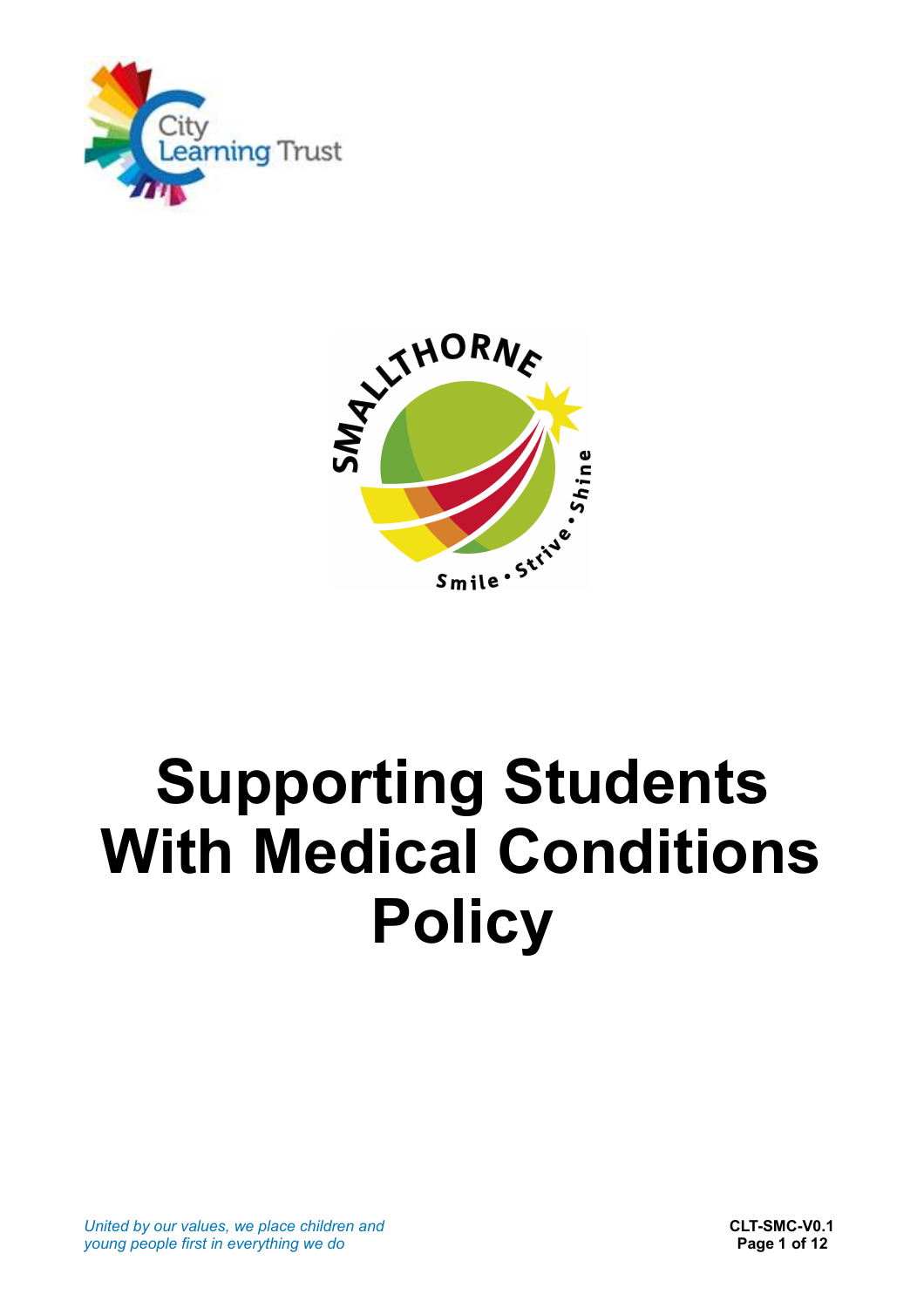# **Supporting Children With Medical Conditions Policy**

| <b>Document Type:</b>                 |                                   | Supporting Children With Medical Conditions Policy                                                                                                                                                                                                                                             |           |             |
|---------------------------------------|-----------------------------------|------------------------------------------------------------------------------------------------------------------------------------------------------------------------------------------------------------------------------------------------------------------------------------------------|-----------|-------------|
| <b>Reference Number:</b>              |                                   | CLT-SMC-V0.1                                                                                                                                                                                                                                                                                   |           |             |
| <b>Summary</b>                        |                                   | This document describes the Academy's approach to<br>supporting students with medical conditions. This policy<br>is intended as guidance for all staff, including non-<br>teaching staff and governors.                                                                                        |           |             |
| <b>Associated Documents</b>           |                                   | This policy should be read in conjunction with our<br>positive mental health policy in cases where a student's<br>medical needs overlaps with, or is linked, to a mental<br>health issue and the SEND policy where a student has<br>an identified Special Educational Need and / or disability |           |             |
| <b>Target Audience</b>                |                                   | All Employees                                                                                                                                                                                                                                                                                  |           |             |
| <b>Document Version No:</b>           |                                   |                                                                                                                                                                                                                                                                                                |           |             |
| Date of this Version                  |                                   | <b>March 2020</b>                                                                                                                                                                                                                                                                              |           |             |
| <b>Document Owner</b>                 |                                   | <b>SEND Director</b>                                                                                                                                                                                                                                                                           |           |             |
| <b>Review Body</b>                    |                                   | Policy & Procedures Work Group                                                                                                                                                                                                                                                                 |           |             |
| <b>Review Body Meeting Date:</b>      |                                   |                                                                                                                                                                                                                                                                                                |           |             |
| <b>Approved/Ratified by:</b>          |                                   | <b>Board of Trustees</b>                                                                                                                                                                                                                                                                       |           |             |
| <b>Approval Date:</b>                 |                                   |                                                                                                                                                                                                                                                                                                |           |             |
| Date uploaded on website/s:           |                                   |                                                                                                                                                                                                                                                                                                |           |             |
| <b>CLT</b>                            | Haywood                           | Trentham                                                                                                                                                                                                                                                                                       | Mill Hill | Smallthorne |
| <b>Review Frequency</b>               |                                   | <b>Bi-Annually</b>                                                                                                                                                                                                                                                                             |           |             |
| <b>Review Date:</b>                   |                                   | November 2021                                                                                                                                                                                                                                                                                  |           |             |
| <b>Signature of Chair of Trustees</b> |                                   |                                                                                                                                                                                                                                                                                                |           |             |
|                                       | <b>Local Governing Committee:</b> |                                                                                                                                                                                                                                                                                                |           |             |
| Acknowledged<br>by:                   | Haywood                           | Trentham                                                                                                                                                                                                                                                                                       | Mill Hill | Smallthorne |

| <b>Version</b><br>No: | Type of change | <b>Date</b> | <b>Revisions from previous version</b> |
|-----------------------|----------------|-------------|----------------------------------------|
| 0.1                   | New Document   |             |                                        |
|                       |                |             |                                        |
|                       |                |             |                                        |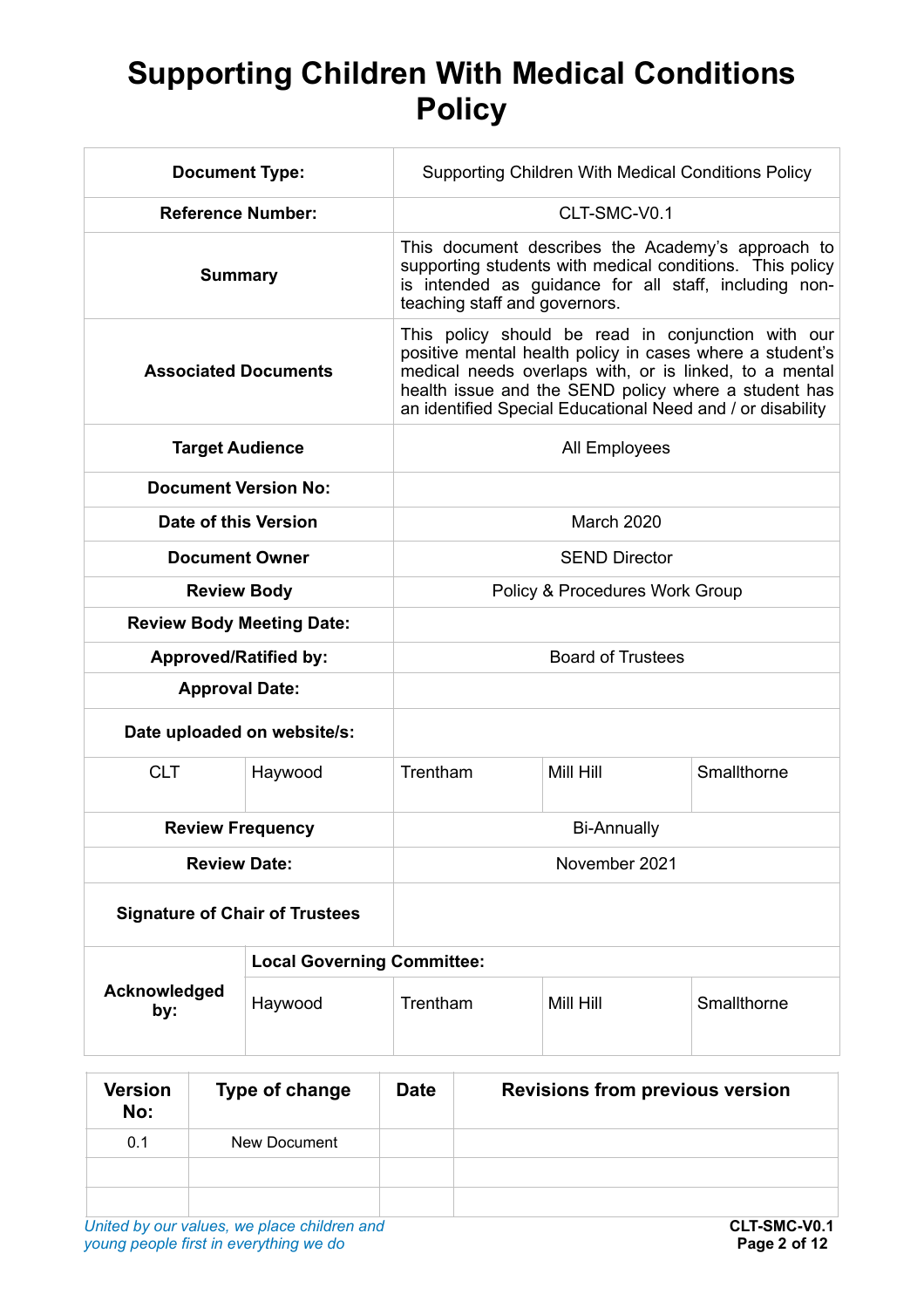## **TABLE OF CONTENTS**

| <b>POLICY STATEMENT</b><br>1.                                           | 4              |
|-------------------------------------------------------------------------|----------------|
| <b>SCOPE</b><br>$2_{-}$                                                 | 4              |
| DEFINITIONS OF MEDICAL CONDITIONS<br>3.                                 | 4              |
| 3.1 Short-Term                                                          | 4              |
| 3.2 Long-Term                                                           | $\overline{4}$ |
| STATUTORY DUTY OF THE LOCAL GOVERNING COMMITTEE<br>4.<br>5              |                |
| 5. POLICY IMPLEMENTATION                                                | 6              |
| <b>6. PROCEDURES</b>                                                    | 6              |
| 7. INDIVIDUAL HEALTHCARE PLANS                                          | 7              |
| 8. ROLES AND RESPONSIBILITIES                                           | 8              |
| 8.1 Other Healthcare Professionals                                      |                |
| 8.2 Students                                                            | 8              |
| 8.3 Parents/Carers                                                      | 8              |
| 8.4 Local Authorities                                                   | 8              |
| 8.5 Providers of Health Services                                        | 8              |
| 9. STAFF TRAINING AND SUPPORT                                           | 8              |
| 10. THE STUDENT'S ROLE IN MANAGING THEIR OWN MEDICAL<br><b>NEEDS</b>    | 9              |
| 11. MANAGING MEDICINES ON ACADEMY PREMISES AND RECORD<br><b>KEEPING</b> | 9              |
| <b>12.EMERGENCY PROCEDURES</b>                                          | 10             |
| 12.1 Epi-pens                                                           | 10             |
| 13.DAY TRIPS, RESIDENTIAL VISITS & SPORTING ACTIVITIES11                |                |
| <b>14. OTHER ISSUES FOR CONSIDERATION</b>                               | 11             |
| <b>15. UNACCEPTABLE PRACTICE</b>                                        | 11             |
| <b>16.COMPLAINTS</b>                                                    | 12             |
| <b>17. POLICY REVIEW</b>                                                | 12             |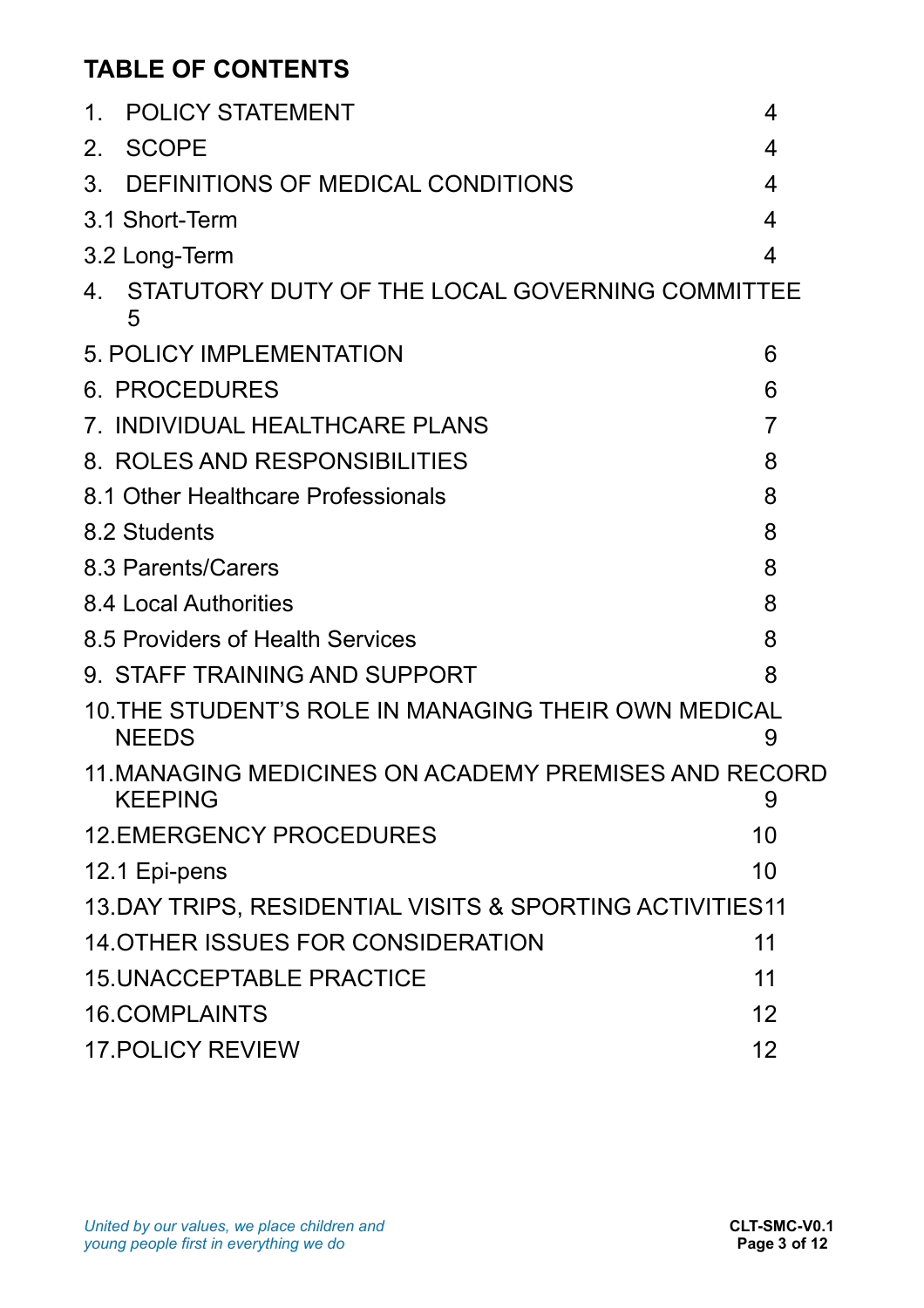## <span id="page-3-0"></span>**1. POLICY STATEMENT**

The Children and Families Act 2014 Section 100 places a duty on schools to make arrangements for children with medical conditions. "**Students with medical conditions have the same right of admission to school as other children and cannot be refused admission or be excluded from school on medical grounds alone."** However, teachers and other school staff in charge of students, have a duty to ensure the safety of all the students in their care, to this end, we reserve the right to refuse admittance to a child with an infectious disease, where there may be a risk posed to others or to the health of the child involved. This duty also extends to teachers leading activities taking place off the Academy site.

## <span id="page-3-1"></span>**2. SCOPE**

This document describes the Academy's approach to supporting students with medical conditions. This policy is intended as guidance for all staff, including non-teaching staff and governors.

This policy should be read in conjunction with our positive mental health policy in cases where a student's medical needs overlaps with, or is linked, to a mental health issue and the SEND policy where a student has an identified Special Educational Need and / or disability.

This policy aims to:

- 1. To make reasonable adjustments, where necessary, to include students with medical conditions in all aspects of Academy life.
- 2. To ensure that all staff members take appropriate steps towards supporting students with medical conditions.
- 3. To ensure that Academy staff involved in the care of children with medical needs are fully informed and adequately trained by a professional in order to administer support or prescribed medication.
- 4. To comply fully with the Equality Act 2010 for students who may have disabilities or special educational needs.
- 5. To write, in association with healthcare professionals, Individual Healthcare Plans where necessary.
- 6. To continue to support students with medical conditions, so that they have full access to education, including physical education and educational visits.
- 7. To respond sensitively, discreetly and quickly to situations where a child with a medical condition requires support.
- 8. To keep, monitor and review appropriate records.

## <span id="page-3-2"></span>**3. DEFINITIONS OF MEDICAL CONDITIONS**

Pupils' medical needs may be broadly summarised as being of two types:

#### <span id="page-3-3"></span>**3.1 Short-Term**

Affecting their participation at school because they are on a course of medication.

#### <span id="page-3-4"></span>**3.2 Long-Term**

Potentially limiting access to education and requiring on-going support, medicines or care while at school to help them to manage their condition and keep them well, including monitoring and intervention in emergency circumstances. It is important that parents feel confident that the school will provide effective support for their child's medical condition and that student's feel safe.

Some students with medical conditions may be considered disabled. Where this is the case governing bodies must comply with their duties under the Equality Act 2010. Some may also have Special Educational Needs (SEN) and may have an Education, Health and Care Plan (EHCP). Where this is the case this policy should be read in conjunction with the 0-25 SEND Code of Practice and the Academy's SEND policy and SEN Information Report and the individual healthcare plan (if necessary) should form part of the EHCP if deemed appropriate by medical professionals.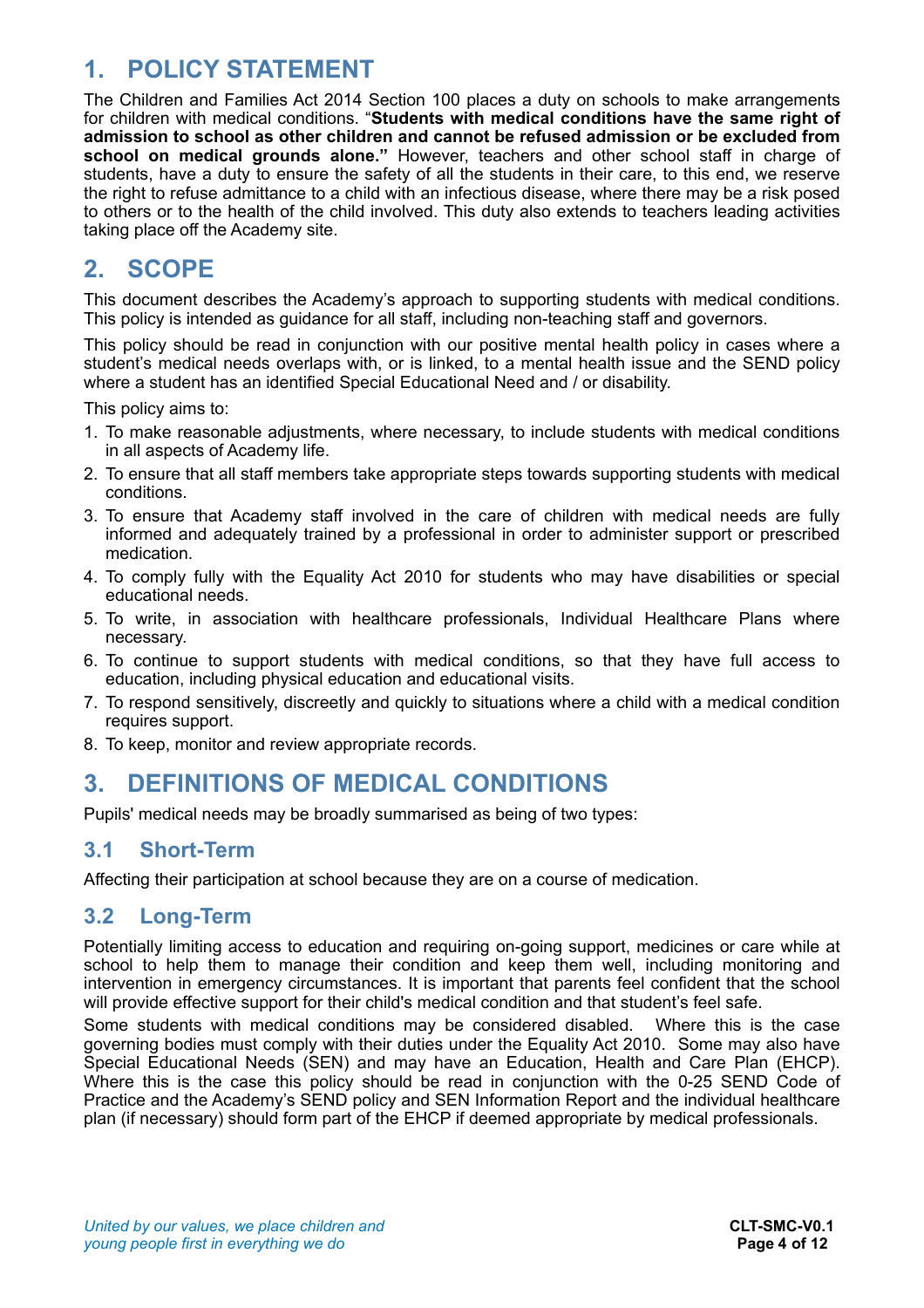#### <span id="page-4-0"></span>**4. STATUTORY DUTY OF THE LOCAL GOVERNING COMMITTEE**

The local governing committee remains legally responsible and accountable for fulfilling their statutory duty for supporting students at the Academy with medical conditions. The Local Governing Committee of Smallthorne Academy will fulfil this by:

- 1. Ensuring that arrangements are in place to support students with medical conditions. In doing so we will ensure that such students can access and enjoy the same opportunities at the Academy as any other student;
- 2. Taking into account the many medical conditions that require support at school will affect quality of life and may be life-threatening. Some will be more obvious than others and therefore the focus is on the needs of each individual student and how their medical condition impact on their school life;
- 3. Ensuring that the arrangements give parents and students confidence in the Academy's ability to provide effective support for medical conditions, should show an understanding of how medical conditions impact on a student's ability to learn, as well as increase their confidence and promote self-care. We will ensure that staff are properly trained to provide the support that students need;
- 4. Ensuring that no student with a medical condition is denied admission, or prevented from taking up a place in school because arrangements for their medical condition have not been made. However, in line with safeguarding duties, we will ensure that students' health is not put at unnecessary risk from, for example, infectious diseases, and reserve the right to refuse admittance to a child at times where it would be detrimental to the health of that student or others to do so;
- 5. Ensuring that the arrangements put in place are sufficient to meet our statutory duties and ensure that policies, plans, procedures and systems are properly and effectively implemented;
- 6. Developing a policy for supporting pupils with medical conditions that is reviewed regularly and accessible to parents and school staff (this policy);
- 7. Ensuring that the policy includes details on how the policy will be implemented effectively, including a named person who has overall responsibility for policy implementation (see section below on policy implementation);
- 8. Ensuring that the policy sets out the procedures to be followed whenever the Academy is notified that a student has a medical condition (see section below on procedure to be followed when notification are received that a student has a medical condition);
- 9. Ensuring that the policy covers the role of individual healthcare plans, and who is responsible for their development, in supporting pupils at the Academy with medical conditions (see section below on individual healthcare plans);
- 10.Ensuring that the Academy policy clearly identifies the roles and responsibilities of all those involved in arrangements for supporting students at the Academy with medical conditions and how they will be supported, how their training needs will be assessed and how and by whom training will be commissioned and provided (see section below on staff training and support);
- 11.Ensuring that the Academy policy covers arrangements for students who are competent to manage their own health needs and medicines (see section below on the student's role in managing their own medical needs);
- 12.Ensuring that the policy is clear about the procedures to be followed for managing medicines including the completion of written records (see section below on managing medicines on school premises);
- 13.Ensuring that the policy sets out what should happen in an emergency situation (see section below on emergency procedures);
- 14.Ensuring that the arrangements are clear and unambiguous about the need to support actively students with medical conditions to participate in school trips and visits, or in sporting activities, and not prevent them from doing so (see section on day trips, residential trips and sporting activities);
- 15.Ensuring that the policy sets out how complaints may be made and will be handled concerning the support to pupils with medical conditions (see section on complaints).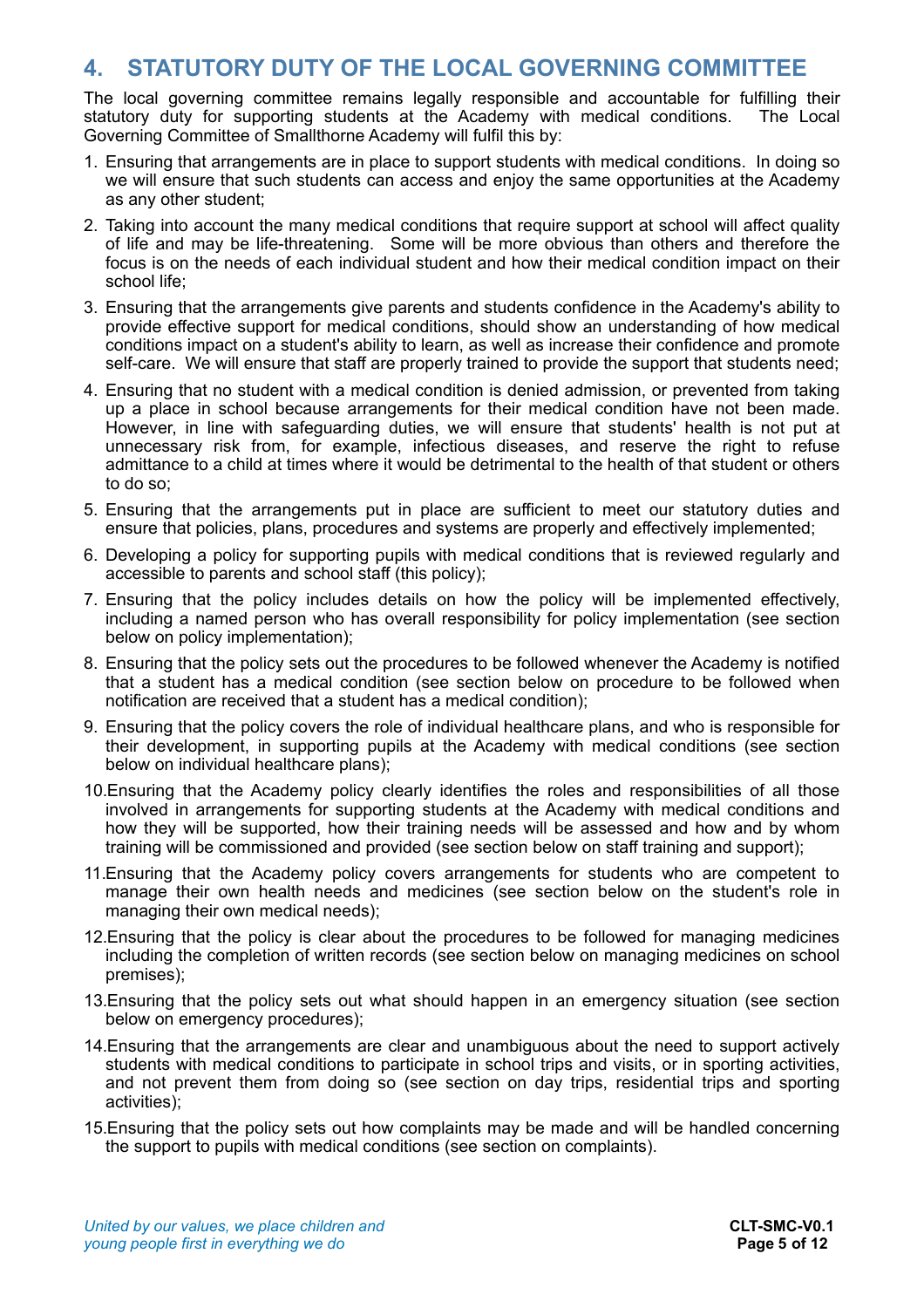## <span id="page-5-0"></span>**5. POLICY IMPLEMENTATION**

The statutory duty for making arrangements for supporting students at the Academy with medical conditions rests with the Local Governing Committee.

The overall responsibility for the implementation of this policy is given to the City Learning Trust Director for SEND. They will also be responsible for ensuring that sufficient staff are suitably trained and will ensure cover arrangements in cases of staff absences or staff turnover to ensure that someone is always available and on-site with an appropriate level of training.

Deb Sutherland, SENCo at Smallthorne Academy will be responsible in conjunction with parents/ carers, for drawing up, implementing and keeping under review the individual healthcare plan for each pupil and making sure relevant staff are aware of these plans. The Designated Safeguarding Lead (DSL), has overall responsibility for Safeguarding students, including those with medical conditions. These staff will work collaboratively to ensure the policy aims are secured.

All members of staff are expected to show a commitment and awareness of student's medical conditions and the expectations of this policy. All new members of staff will be inducted into the arrangements and guidelines in this policy upon taking up their post.

## <span id="page-5-1"></span>**6. PROCEDURES**

This covers notification prior to admission, procedures to cover transitional arrangements between schools or alternative providers, and the process to be followed upon reintegration after a period of absence or when students' needs change. For students being admitted to the Academy for the first time with good notification given, the arrangements will be in place for the start of the relevant school term. In other cases, such as a new diagnosis or a child moving to the Academy mid-term, we will make every effort to ensure that arrangements are put in place within two weeks.

In making the arrangements, we will take into account that many of the medical conditions that require support at the Academy will affect quality of life and may be life-threatening. We also acknowledge that some may be more obvious than others. We will therefore ensure that the focus is on the needs of each individual child and how their medical condition impacts on their school life. We aim to ensure that parents/carers and students can have confidence in our ability to provide effective support for medical conditions, so the arrangements will show an understanding of how medical conditions impact on the student's ability to learn, as well as increase their confidence and promote self-care.

We will ensure that staff are properly trained and supervised to support students' medical conditions and will be clear and unambiguous about the need to support actively students with medical conditions to participate in school trips and visits, or in sporting activities, and not prevent them in doing so. We will make arrangements for the inclusion of students in such activities with any adjustments as required unless evidence from a clinician such as a GP states that this is not possible. We will make sure that no student with a medical condition is denied admission or prevented from attending the Academy because arrangements for supporting their medical condition have not been made. However, in line with our safeguarding duties, we will ensure that all students' health is not put at unnecessary risk from, for example infectious disease. We will therefore not accept a student in school at times where it would be detrimental to the health of that student or others.

Smallthorne Academy does not necessarily have to wait for a formal diagnosis before providing support to students. In cases where a student's medical condition is unclear, or where there is a difference of opinion, judgements will be needed about what support to provide based on available evidence. This would normally involve some form of medical evidence and consultation with parents/carers. Where evidence conflicts, some degree of challenge may be necessary to ensure that the right support can be put in place. These discussions will be led by an appropriate member of staff, and following these discussions an individual healthcare plan may be written in conjunction with the parent/carers, and be put in place.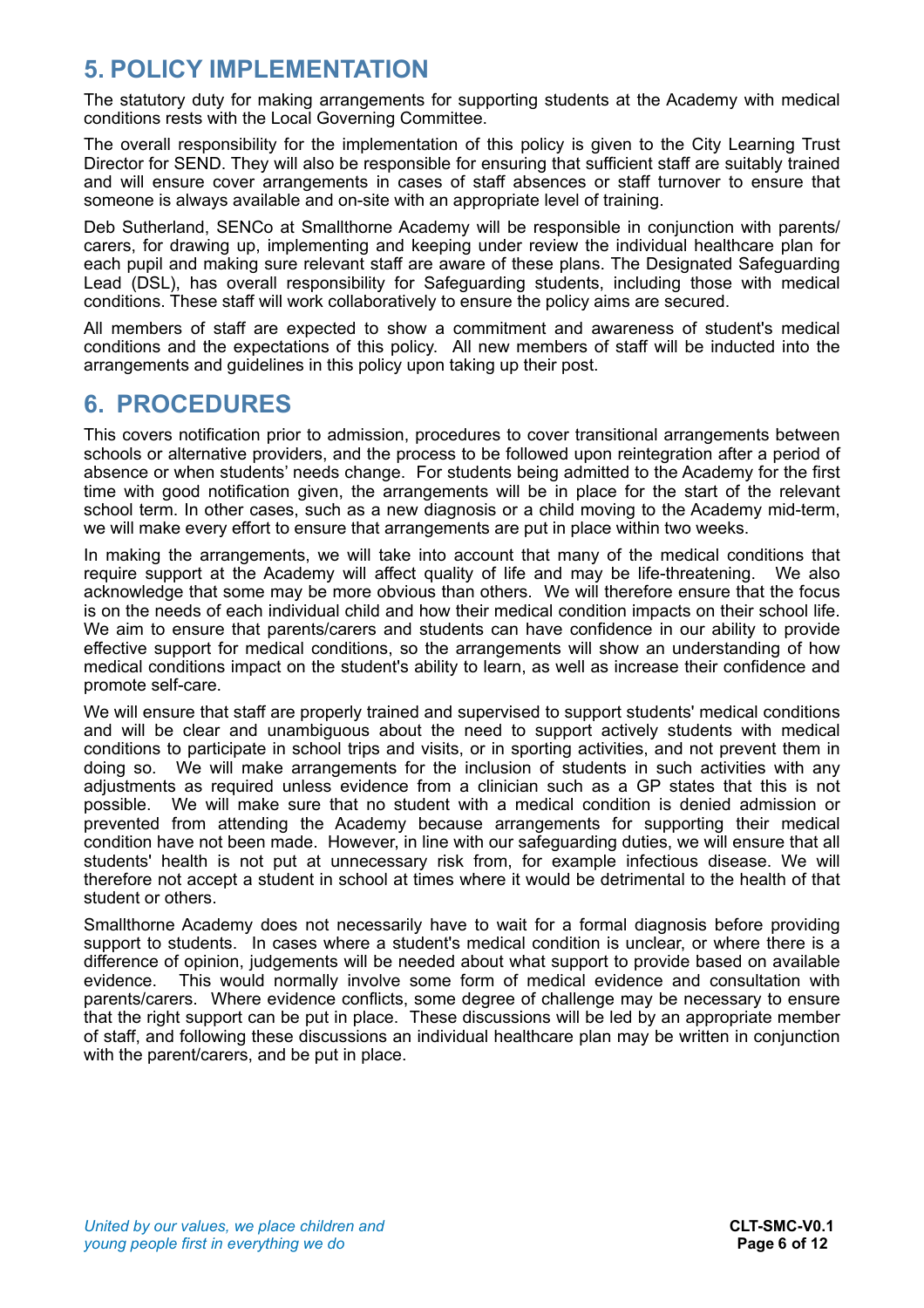## <span id="page-6-0"></span>**7. INDIVIDUAL HEALTHCARE PLANS**

Individual healthcare plans will help to ensure that the Academy effectively supports pupils with medical conditions. They will provide clarity about what needs to be done, when and by whom. They will often be essential, such as in cases where conditions fluctuate or where there is a high risk that emergency intervention will be needed. They are likely to be helpful in the majority of other cases too, especially where medical conditions are long-term and complex. However, not all students will require one. The Academy, healthcare professional and parent/carer should agree, based on evidence, when a healthcare plan would be inappropriate or disproportionate. If consensus cannot be reached the Director of SEND for the City Learning Trust, in conjunction with the Academy Principal, is best placed to take a final view.

Individual healthcare plans will be easily accessible to all who need to refer to them, while preserving confidentiality. Plans will capture the key information and actions that are required to support the child effectively. The level of detail within the plan will depend on the complexity of the student's condition and the degree of support needed. This is important because different students with the same health condition may require very different support. Where a child has a Special Educational Need but does not have an EHC plan, their Special Educational Needs should be mentioned in their individual healthcare plan.

Individual healthcare plans (and their review) should be drawn up in partnership between the school, parents/carers and a relevant healthcare professional eg school, specialist or children's community nurse, who can best advise on the particular needs of the child. Students should also be involved whenever appropriate. The aim should be to capture the steps which the Academy should take to help manage their condition and overcome any potential barriers to getting the most from their education. Partners should agree who will take the lead in writing the plan, but responsibility for ensuring it is finalised and implemented rests with the Academy.

The Academy will ensure that individual healthcare plans are reviewed at least annually or earlier if evidence is presented that the student's needs have changed. They will be developed and reviewed with the student's best interests in mind and ensure that the Academy assesses and manages risks to the student's education, health and social wellbeing, and minimises disruption. Where a student is returning to school following a period of hospital education or alternative provision, we will work with the local authority and education provider to ensure that the individual healthcare plan identifies the support the child will need to reintegrate effectively.

They should all include the following information:

- 1. The medical condition, its triggers, signs, symptoms and treatments;
- 2. The student's resulting needs, including medication (dose, side effects and storage) and other treatments, time, facilities, equipment, testing, access to food and drink where this is used to manage their condition, dietary requirements and environmental issues eg crowded corridors, travel time between lessons;
- 3. Specific support for the student's educational, social and emotional needs for example, how absences will be managed, requirements for extra time to complete exams, use of rest periods or additional support in catching up with lessons, counselling sessions;
- 4. The level of support needed (some student's will be able to take responsibility for their own health needs) including in emergencies. If a student is self-managing their medication, this should be clearly stated with appropriate arrangements for monitoring;
- 5. Who will provide this support, their training needs, expectations of their role and confirmation of proficiency to provide support for the student's medical condition from a healthcare professional; and cover arrangements for when they are unavailable;
- 6. Who in the Academy needs to be aware of the student's condition and the support required;
- 7. Arrangements for written permission from parents/carer for medication to be administered by a member of staff, or self-administered by the student during school hours;
- 8. Separate arrangements or procedures required for school trips or other school activities outside of the normal school timetable that will ensure the student can participate eg, risk assessment;
- 9. Where confidentiality issues are raised by the parent/student, the designated individual to be entrusted with information about the student's condition; and
- 10.What to do in an emergency, including whom to contact, and contingency arrangements. Some students may have an emergency healthcare plan prepared by their lead clinician that could be used to inform development of their individual healthcare plan.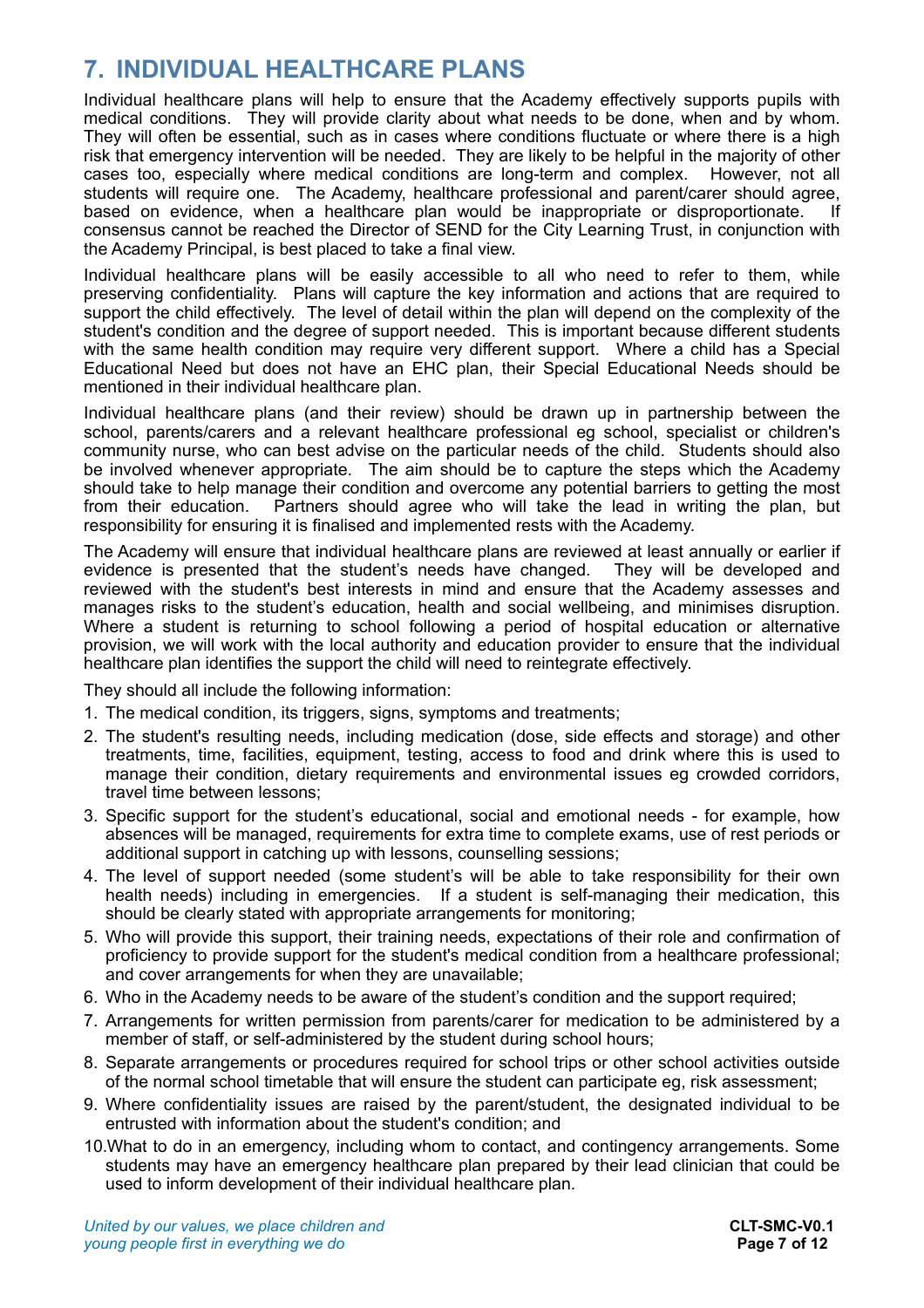## <span id="page-7-0"></span>**8. ROLES AND RESPONSIBILITIES**

Please refer to the section on policy implementation for the functions that have been delegated to different, named members of staff at Smallthorne Academy.

In addition we can refer to the Our Health 0 - 19 for support with drawing up Individual Healthcare Plans, provide or commission specialist medical training, liaison with lead clinicians and advice or support in relation to pupils with medical conditions.

#### <span id="page-7-1"></span>**8.1 Other Healthcare Professionals**

Including GPs and paediatricians should notify the Our Health Team when a student has been identified as having a medical condition that will require support at the Academy. Specialist local health teams may be able to provide support, and training to staff, for children with particular conditions (eg asthma, diabetes, epilepsy).

#### <span id="page-7-2"></span>**8.2 Students**

Students with medical conditions will often be best placed to provide information about how their condition affects them. They should be fully involved in discussions about their medical support needs and contribute as much as possible to the development of, and comply with, their individual healthcare plan. Other pupils will often be sensitive to the needs of those with medical conditions, and can, for example, alert staff to the deteriorating condition or emergency need of students with medical conditions.

#### <span id="page-7-3"></span>**8.3 Parents/Carers**

Parents/Carers should always provide the Academy with sufficient and up-to-date information about their child's medical needs. They may in some cases be the first to notify the school that their child has a medical condition. Parents/Carers are key partners and should be involved in the development and review of their child's individual healthcare plan, and may be involved in its drafting. They should carry out any action they have agreed to as part of its implementation, eg provide medicines and equipment and ensure they or another nominated adult are contactable at all times.

#### <span id="page-7-4"></span>**8.4 Local Authorities**

Local authorities have a duty to support students where they would not receive a suitable education in a mainstream school because of their health needs. The local authority has a duty to make other arrangements. Statutory guidance for local authorities sets out that they should be ready to make arrangements under this duty when it is clear that a child will be away from school for 15 days or more because of health needs (whether consecutive or cumulative across the year) education for children with health needs who cannot attend school.

#### <span id="page-7-5"></span>**8.5 Providers of Health Services**

Providers of health services should co-operate with the Academy that are supporting children with medical conditions. They can provide valuable support, information, advice and guidance to schools, and their staff, to support children with medical conditions at the Academy.

The Ofsted inspection framework places a clear emphasis on meeting the needs of disabled children and pupils with SEN, and considering the quality of teaching and the progress made by these pupils. Inspectors are already briefed to consider the needs of pupils with chronic or longterm medical conditions alongside these groups and to report on how well their needs are being met.

## <span id="page-7-6"></span>**9. STAFF TRAINING AND SUPPORT**

| <b>Training</b> | <b>Number of Staff</b> |
|-----------------|------------------------|
|                 |                        |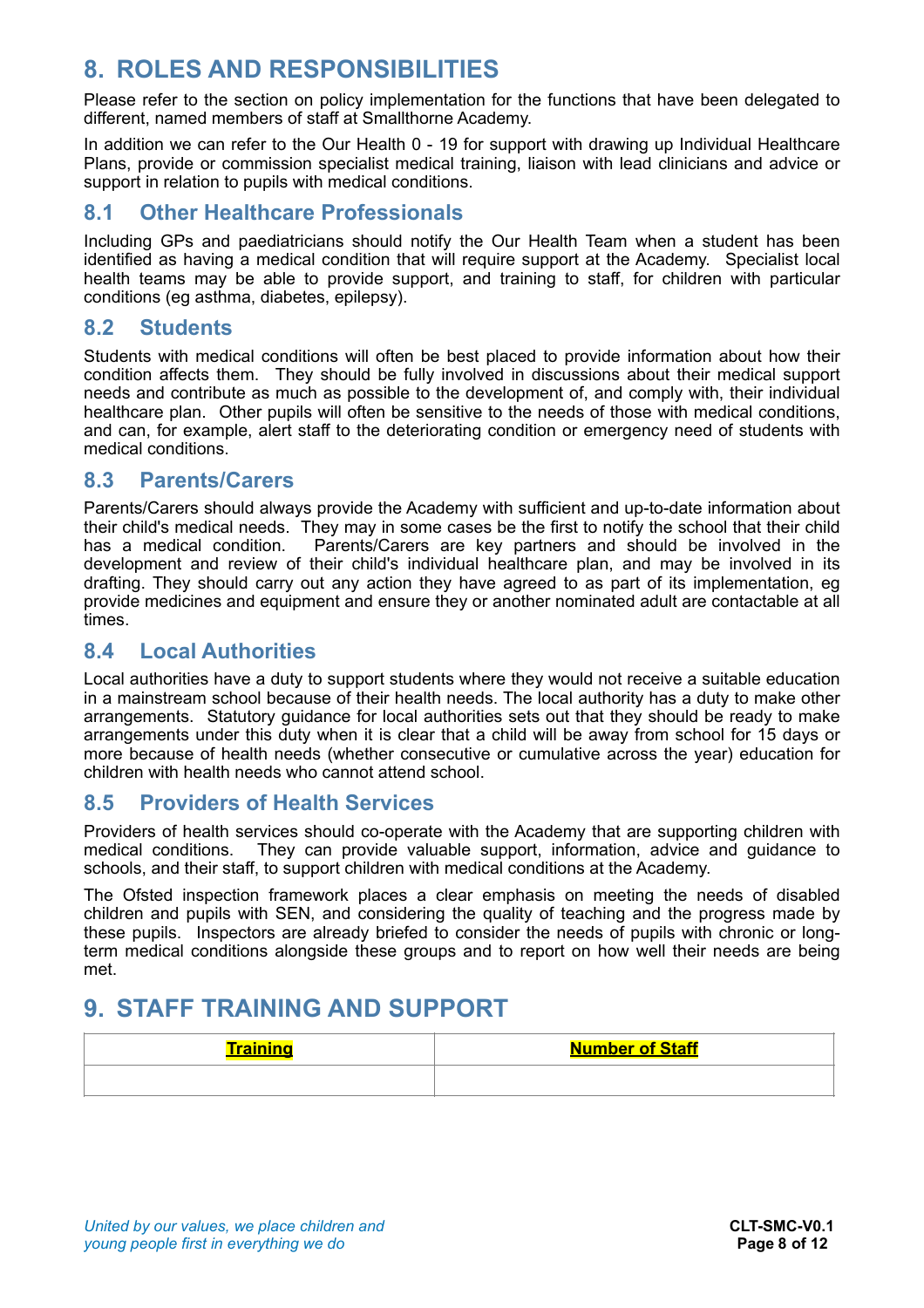There will be a record kept alluding to all staff training for administration of medicines and /or medical procedures.

All staff who are required to provide support to pupils for medical conditions will be trained by healthcare professional qualified to do so. The training need will be identified by the healthcare professional during the development or review of the individual healthcare plan (if necessary). With the exception of general training which will be updated regularly or when statutory guidelines change. We may choose to arrange training ourselves and will ensure that it remains up-to-date. General training is available to all staff via Safeguarding training.

Training should be sufficient to ensure that staff are competent and have confidence in their ability to support students with medical conditions, and to fulfil the requirements set out in the individual healthcare plans. They will need an understanding of the specific medical conditions they are being asked to deal with, their implications and preventative measures.

All staff will receive induction training and regular whole school awareness training so that all staff are aware of the Academy's policy for supporting pupils with medical conditions and their role in implementing the policy. The Director of SEND, the Academy DSL and the Principal, will seek advice from relevant healthcare professions about training needs, including preventative and emergency measures so that staff can recognise and act quickly when a problem occurs.

The family of a child will often be key in providing relevant information to school staff about how their child's needs can be met, and parents will be asked for their views. They should provide specific advice, but should not be the sole trainer.

### <span id="page-8-0"></span>**10.THE STUDENT'S ROLE IN MANAGING THEIR OWN MEDICAL NEEDS**

If, after discussion with the parent/carer, it is agreed that the student is competent to manage his/her own medication and procedures, s/he will be encouraged to do so. This will be reflected in the individual healthcare plan if necessary.

Wherever possible students will be allowed to carry their own medicines and relevant devices or should be able to access their medication for self-medication quickly and easily; these will be stored in the cupboard in a room to ensure that the safeguarding of other students is not compromised. The Academy does also recognise that children who take their medicines themselves and/or manage procedures may require an appropriate level of supervision. If it is not appropriate for a student to self-manage, then relevant staff will help to administer medicines and manage procedures for them.

If a student refuses to take medicine or carry out a necessary procedure, staff should not force them to do so, but follow the procedure. Parents will be informed so that alternative options can be considered.

## <span id="page-8-1"></span>**11.MANAGING MEDICINES ON ACADEMY PREMISES AND RECORD KEEPING**

At Smallthorne Academy the following procedures are to be followed:

- 1. Medicines should only be administered at school when it would be detrimental to a student's health or school attendance not to do so;
- 2. No student under the age of sixteen should be given prescription or non-prescription medicines without their parent or carers written consent - except in exceptional circumstances where the medicine has been prescribed to the student without the knowledge of the parents. In such cases, every effort should be made to encourage the student to involve their parents while respecting their right to confidentiality.
- 3. With parental written consent we will administer non-prescription medicines (paracetemol, antihistamines and travel sickness only) except never aspirin or containing aspirin except prescribed by a doctor. Medication, eg for pain relief, should never be administered without first checking maximum dosage and when previous dose was taken. Parents should be informed. Nonprescription medicines must be supplied, by the parent or carer, in its original packaging with the manufactures instructions intact;
- 4. CBD oils, or medicines legally obtained over the counter that claim to be a medicinal cannabisbased product are prohibited from Academy site. An exception to this is when a written note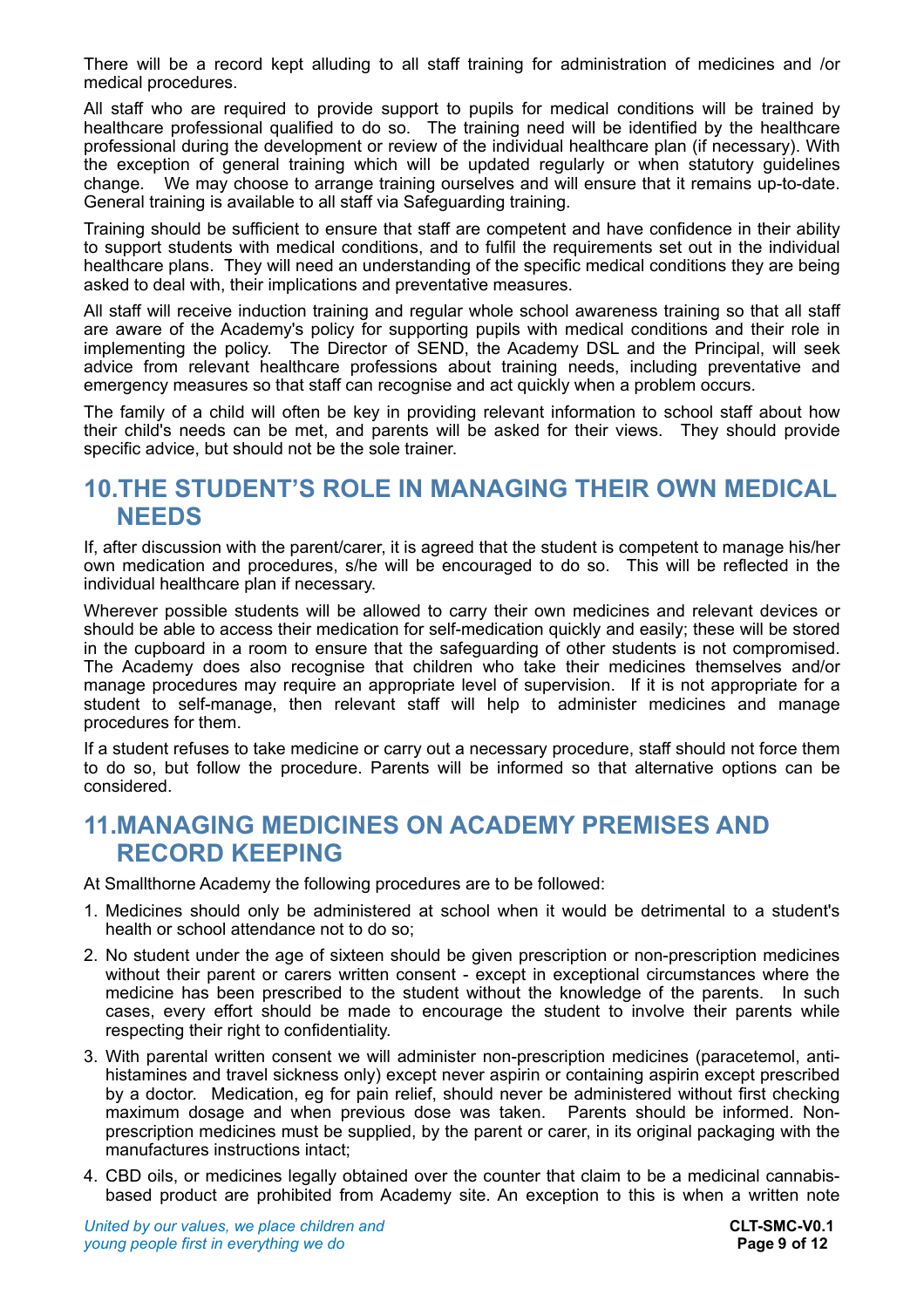provided by a clinician, is obtained stating that this is required as a part of a treatment. In this case, a risk assessment will be undertaken, as research and evidence into the effects of CBD oils is limited.

- 5. Where clinically possible, medicines should be prescribed in dose frequencies which enable them to be taken outside school hours;
- 6. The Academy will only accept prescribed medicines, with written permission from parent/carer that are in-date, labelled, provided in the original container as dispensed from a pharmacist and include instructions for administration, dosage and storage. The exception to this is insulin which must be in-date, but will generally be available to schools inside an insulin pen or a pump, rather that it's original container;
- 7. All medicines will be stored safely in the Main Office. All students should know where their medicines are at all times and be able to access them immediately. Where relevant, they should know who holds the key to the storage facility. Students will have a pass which will be issued by a member of the Senior Leadership Team.
- 8. Medicines and devices such as asthma inhalers, blood glucose testing meters, epi-pens and adrenaline pens should be always be in a readily available state and not locked away. Asthma inhalers should be marked with the student's name.
- 9. During school trips the first aid trained member of staff will carry all medical devices and medicines required – unless the student carries this themselves on a usual school day, unless it is unsafe to do so (e.g physical activities);
- 10.A student who has been prescribed a controlled drug may legally have it in their possession if they are competent to do so, but passing it to another student for use is an offence. Monitoring arrangements may be necessary. Otherwise the Academy will keep all controlled drugs that have been prescribed for a student securely stored in a non-portable container and only named staff will have access. Controlled drugs should be easily accessible in an emergency. A record should be kept of any doses used and the amount of the controlled drug held in the Academy building;
- 11.Staff administering medicines should do so in accordance with the prescriber's instructions. The Academy will keep a record of all medicines administered to individual students, stating what, how and how much was administered, when and by whom. Any side effects of the medication to be administer at school should be noted. Written records are kept of all medicines administered to students. These records offer protection to staff and students and provide evidence that agreed procedures have been followed;
- 12.When no longer required, medicines should be returned to the parent/carer to arrange safe disposal. Sharps boxes should always be used for the disposal of needles and other sharps.

## <span id="page-9-0"></span>**12.EMERGENCY PROCEDURES**

The Principal will ensure that arrangements are in place for dealing with emergencies for all school activities wherever they take place, including school trips within and outside the UK, as part of the general risk management process.

Where a student has an individual healthcare plan, this should clearly define what constitutes an emergency and explain what to do, including ensuring that all relevant staff are aware of emergency symptoms and procedures. Other students in the school should know what to do in general terms, such as informing a member of staff immediately if they think help is needed.

If a student needs to be taken to hospital, staff should stay with the child until the parent or carer arrives, or accompany a student taken to hospital by ambulance.

#### <span id="page-9-1"></span>**12.1 Epi-pens**

Any member of staff can administer an epi-pen in an emergency. The pen (cap off) should be pushed against the student's thigh, through clothing if necessary. The pen should be held for a count of 10 seconds before being withdrawn. Ambulances must be called for a child who may require an epi-pen. Parents should be contacted after this call has been made.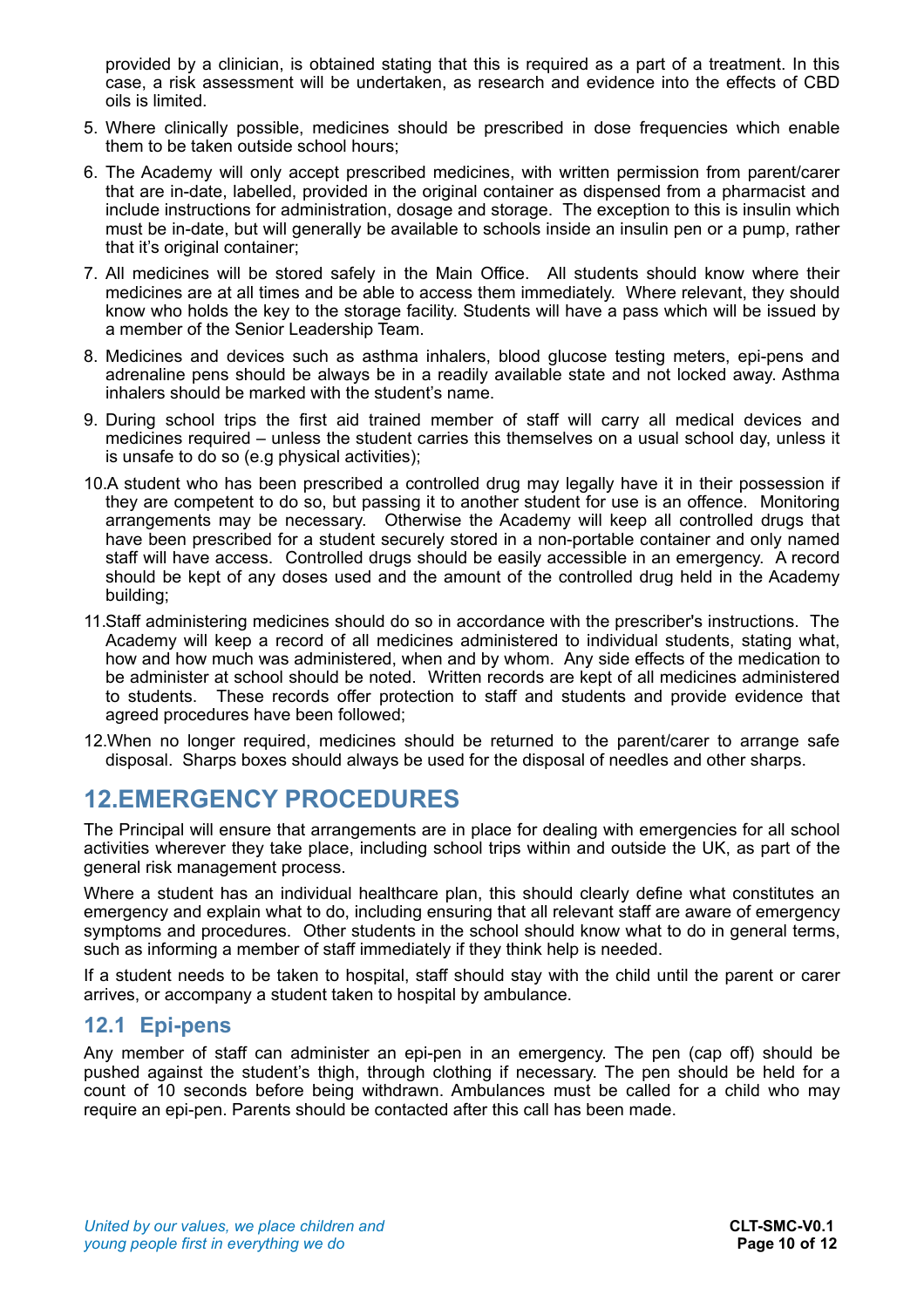## <span id="page-10-0"></span>**13.DAY TRIPS, RESIDENTIAL VISITS & SPORTING ACTIVITIES**

We will actively support students with medical condition to participate in day trips, residential visits and sporting activities by being flexible and making reasonable adjustments unless there is evidence from a clinician such as a GP that this is not possible.

We will always conduct a risk assessment so that planning arrangements take account of any steps needed to ensure that students with medical conditions can be included safely. This will involve consultation with parents/carers and relevant healthcare professions and will be informed by Health and Safety Executive (HSE) guidance on school trips.

## <span id="page-10-1"></span>**14.OTHER ISSUES FOR CONSIDERATION**

Where a pupil uses home-to-school transport arranged by the LA and they also have a medical condition which is life-threatening, we will share the student's individual healthcare plan (if necessary) with the local authority.

The Academy has defibrillators in the following locations:

| <u>Location</u> | <b>Building</b> |
|-----------------|-----------------|
|                 |                 |
|                 |                 |

The Academy allows students to have access to emergency inhaler use. They are stored in both the student and main receptions.

The Academy has first aid boxes in the following locations:

## <span id="page-10-2"></span>**15.UNACCEPTABLE PRACTICE**

Although staff at the Academy should use their discretion and judge each case on its merit with reference to a student's medical needs it is not generally acceptable practice to:

- 1. Prevent students from easily accessing their inhalers and medication and administering their medication when and where necessary;
- 2. Assume that every student with the same condition requires the same treatment;
- 3. Ignore the views of the student or their parents/carers; or ignore medical evidence or opinion (although this may be challenged);
- 4. Send students with medical conditions home frequently or prevent them from staying for normal school activities, including lunch, unless this is specified in their individual healthcare plans or advice from a clinician;
- 5. If the student becomes ill, send them to the office unaccompanied or with someone suitable;
- 6. Penalise student for their attendance record if their absences are related to their medical condition, eg hospital appointments (medical evidence should always be provided to the Academy by the parent/carer);
- 7. Prevent students from drinking, eating or taking toilet breaks whenever they need to in order to manage their medical condition effectively, students will have a pass when an arrangement of this type is necessary;
- 8. Require parents/carers, or otherwise make them feel obliged, to attend school to administer medication or provide medical support to their child, including with toileting issues; or
- 9. Prevent a student from participating, or creating unnecessary barriers to children participating in any aspect of school life, including school trips, eg by requiring parents to accompany their child.